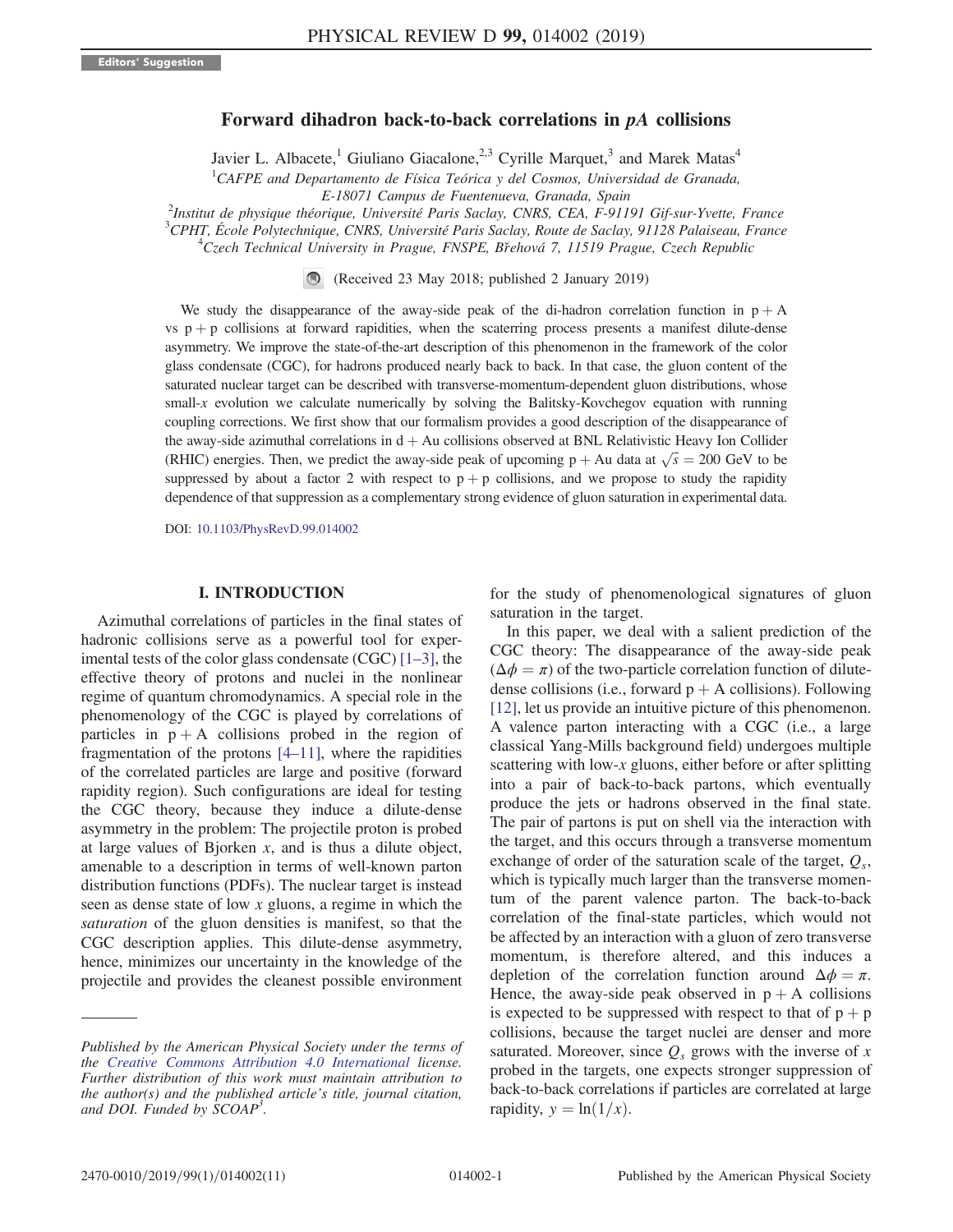Experimentally, the validity of this picture is strongly supported by Relativistic Heavy-Ion Collider (RHIC) data, as both the STAR and the PHENIX Collaborations reported a visible suppression of the away-side peak when comparing  $p + p$  collisions to central  $d + Au$  collisions [\[13,14\]](#page-9-3). These data, though, suffer from large uncertainties. More accurate tests of the CGC prediction may nevertheless become possible with the advent of data from the recent 200 GeV  $p + Au$  run performed at RHIC. As we shall see, one of the goals of this paper is to provide predictions for the away-side peak in these collisions.

On the theory side, first calculations of forward twoparticle production in  $p + A$  collisions within the CGC framework date back more than ten years [\[4,15\].](#page-9-1) The cross section for the production of two particles is intrinsically difficult to evaluate, because it involves multipoint correlators of Wilson lines. Over the years, different levels of approximation have been employed to perform calculations and obtain predictions, as reviewed in Ref. [\[12\]](#page-9-2). The simplest option is to disregard nonlinear effects and recover the so-called  $k_t$  factorization (or high-energy factorization) framework [\[5,16\];](#page-9-4) the cross section is then obtained from a single two-point correlator, but that approximation is not applicable in the away-side peak region. In Ref. [\[6\],](#page-9-5) the multipoint correlators are evaluated using the so-called Gaussian approximation of the nonlinear QCD evolution; however, only the *elastic* contributions are kept, and it turns out that the neglected contributions are also sizable in the away-side peak region. In Ref. [\[8\]](#page-9-6), the complete Gaussian expressions are used; however, due to the complexity of the problem, only quark-initiated channels could be included.

A crucial step was the realization that the cross section simplifies dramatically if one considers the production of partons which are nearly back to back [\[17,18\]](#page-9-7). In this limit, the dense part of the scattering (the nucleus) is characterized by transverse-momentum-dependent (TMD) gluon distributions whose small  $x$  evolution is easily affordable to numerical implementations, because the multipoint correlators of Wilson line [\[19\]](#page-9-8) involve only two distinct transverse positions. This framework has been employed in a number of applications [\[7,10,11,19](#page-9-9)–22], and was recently reviewed in [\[23\].](#page-9-10) <sup>1</sup> In the case of forward di-hadron production, it has only been used together with Golec-Biernat Wusthoff (GBW) type parameterizations for the gluon TMDs [\[7\],](#page-9-9) which suffer from unphysical exponential tails at large gluon transverse momentum. The goal of our work is to improve on this by obtaining the TMD gluon distributions from numerical solutions of the QCD nonlinear evolution.

In  $[19,20]$ , the gluon TMDs and their small-x evolution were obtained from the full QCD evolution at leading logarithmic accuracy, i.e., from the Jalilian-Marian– Iancu–McLerran–Weigert–Leonidov–Kovner (JIMWLK) equation. Since the implementation of running-coupling corrections in this context has not been performed yet, we prefer to work within the Gaussian approximation of JIMWLK evolution and obtain the gluon TMDs from the Balitsky-Kovchegov (BK) equation with running coupling corrections (rcBK), because we expect runningcoupling corrections to be much more important than corrections to the Gaussian approximation. In addition, the rcBK solutions are well constrained from deep inelastic scattering data [\[25\]](#page-9-11), so that the final expression of the cross section of two-parton production turns out to be essentially free from tunable parameters. We shall derive this cross section, and convolute it with fragmentation functions to present state-of-the-art results on azimuthal correlations of di-hadrons in forward  $p + A$ and  $p + p$  collisions at RHIC energies. We both test our theory against existing data and make predictions for future back-to-back correlations of hadrons.

The paper is organized as follows. In Sec. [II,](#page-1-0) we briefly review the theoretical formalism of nearly back-to-back forward di-hadron production in  $p + A$  collisions in the CGC framework, and we present the fully differential cross section for the production of di-hadrons, specifically, two neutral pions. In the cross section we shall introduce the TMD gluon distributions which characterize the dense component of the scattering process. In Sec. [III,](#page-3-0) we explain in detail how such quantities are obtained from rcBK evolution, and we show their behavior as function of the kinematic variables. Calculations of the away-side peak are eventually given in Sec. [IV.](#page-5-0) The per-trigger-yield cross section is calculated as a function of the relative azimuthal angle of the two hadrons. We first calculate it in  $d + Au$ and  $p + p$  collisions, and we compare our results to existing RHIC data. Then, we compute several predictions for the away-side peak in upcoming  $p + Au$  collisions at  $\sqrt{s} = 200$  GeV. In Sec. V, we make predictions for the evolution 200 GeV. In Sec. [V,](#page-6-0) we make predictions for the evolution with rapidity of the suppression of the away-side peak, and we compare our results with calculations performed using an alternative implementation of the rcBK evolution for nuclei. Section [VI](#page-9-12) is left for conclusive remarks.

## <span id="page-1-0"></span>II. COLOR GLASS CONDENSATE IN THE BACK-TO-BACK REGION: TMD FACTORIZATION

<span id="page-1-1"></span>We study the production of pairs of hadrons in forward  $p + A$  collisions. We display this process in Fig. [1](#page-2-0). Working in light-cone coordinates,  $(+, \perp, -)$ , the Feynman-x variables associated with the projectile parton moving along the  $+$  direction and with the target gluon coming from the − direction are, respectively, given by

<sup>&</sup>lt;sup>1</sup>Note that an improved version of the TMD formalism (dubbed ITMD) was introduced in Ref. [\[24\].](#page-9-13) This framework allows one to relax the condition  $\Delta \phi \sim \pi$ , and was applied in calculations of forward di-jet production in Refs. [\[10,11\]](#page-9-14). However, in this paper we do not employ the improved framework because it is strictly equivalent to the original TMD formulation as long as back-to-back particles are considered.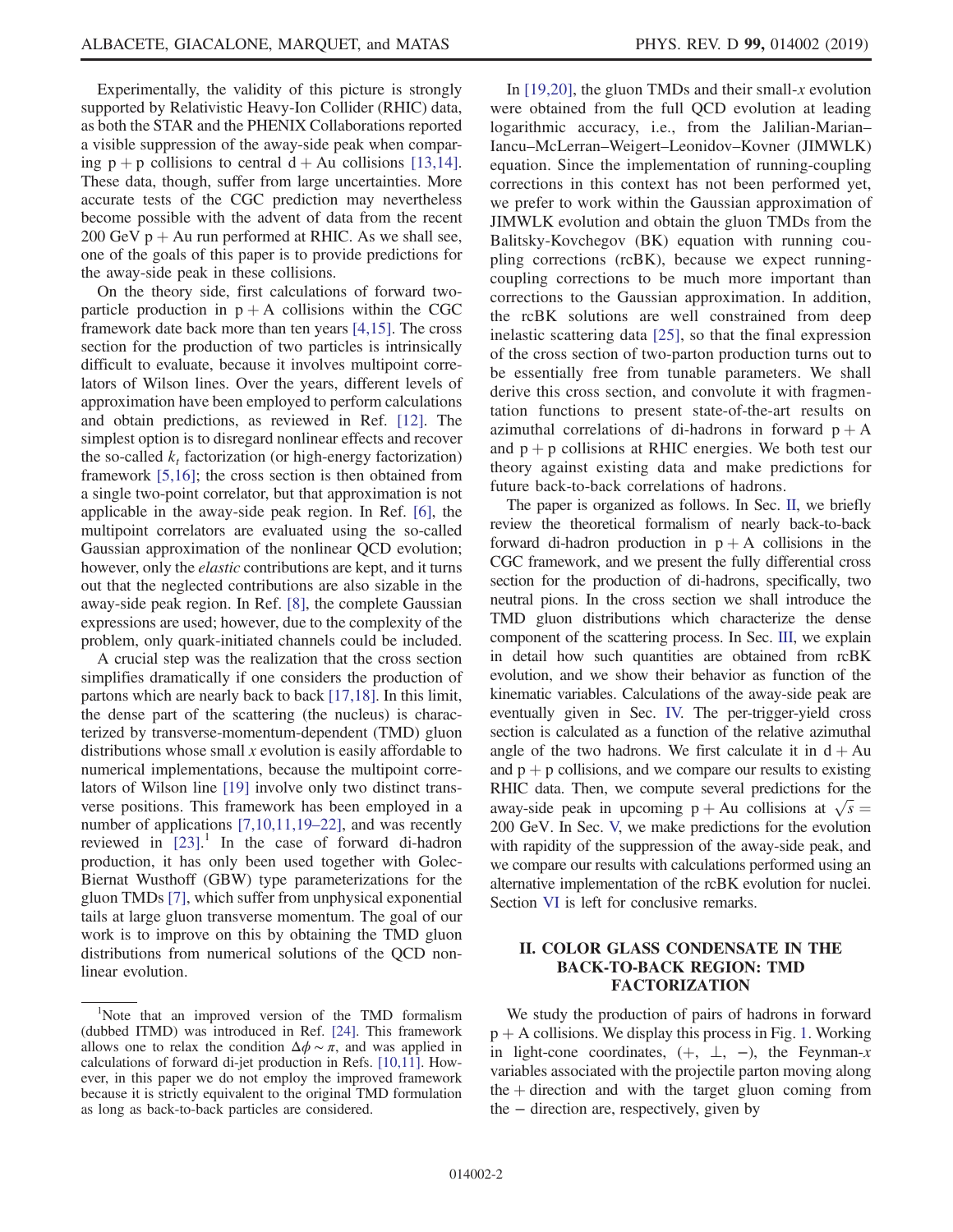<span id="page-2-0"></span>

FIG. 1. The  $pA \to \pi^0 \pi^0 X$  process. See the text for details about the displayed quantities.

$$
x_1 = \frac{k_1^+ + k_2^+}{p_p^+} = \frac{1}{\sqrt{s}} \left( \frac{p_{1t}}{z_1} e^{y_1} + \frac{p_{2t}}{z_2} e^{y_2} \right),
$$
  
\n
$$
x_2 = \frac{k_1^- + k_2^-}{p_A^-} = \frac{1}{\sqrt{s}} \left( \frac{p_{1t}}{z_1} e^{-y_1} + \frac{p_{2t}}{z_2} e^{-y_2} \right),
$$
 (1)

where the  $k_i$ 's refer to the outgoing partons and the  $p_i$ 's refer to the final-state hadrons. We have introduced their transverse momenta,  $p_{1t} = z_1 k_{1t}$  and  $p_{2t} = z_2 k_{2t}$ , and rapidities,  $y_1$  and  $y_2$ , while  $\sqrt{s}$  denotes the invariant mass of the scattering process. Equation [\(1\)](#page-1-1) shows that when both  $y_1$ and  $y_2$  are large and positive, we probe a large-x parton in the projectile, and a small- $x$  gluon inside the target nucleus. In experiments at RHIC, one can reach  $y \sim 4$ , leading to  $x_1 \sim 0.5$ , and  $x_2 \sim 10^{-3}$ : This realizes the anticipated dilutedense asymmetry of forward particle production, which is essential for the applicability of our formalism.

Now, following [\[18,19\]](#page-9-15), we dub

$$
z = \frac{k_1^+}{k_1^+ + k_2^+} = \frac{p_1^+/z_1}{p_1^+/z_1 + p_2^+/z_2},\tag{2}
$$

and we introduce the following variables

$$
k_t = k_{1t} + k_{2t}, \qquad P_t = (1 - z)k_{1t} - zk_{2t}.
$$
 (3)

If we stick to a limit in which the produced particles are back to back, i.e., their relative azimuthal angle,  $\Delta \phi$ , is close to  $\pi$ , then the total transverse momentum of the dihadron pair is much smaller than the transverse momentum of the single hadrons, i.e.,  $|k_t| \ll |P_t|$  [\[18\].](#page-9-15)

Following the exhaustive derivations of [\[19\],](#page-9-8) the advantage of this limit is that it allows to write the cross section of the scattering process as an expansion in powers of  $1/P_t$ . Keeping only the leading order terms in this expansion, the dense component of the scattering is given by a combination of transverse momentum dependent gluon distributions (TMDs in short), which are CGC correlators of traces of Wilson lines. Summing over all production channels  $(qg \rightarrow qg, g\rho \rightarrow q\bar{q}, g\rho \rightarrow gg)$ , the cross section for the production of two partons can be written in the following compact notation [\[19\]](#page-9-8)

<span id="page-2-1"></span>
$$
\frac{d\sigma^{pA \to hhX}}{d^2 k_{1t} d^2 k_{2t} dy_1 dy_2} = \frac{\alpha_s^2}{(x_1 x_2 s)^2} \sum_{a,c,d} x_1 f_{a/p}(x_1, \mu^2) \times \sum_i \frac{1}{1 + \delta_{cd}} H_{ag \to cd}^{(i)}(z, P_t) \times \mathcal{F}_{ag}^{(i)}(x_2, k_t),
$$
\n(4)

where we note the manifest factorization of the cross section into a dilute component, characterized by collinear parton distribution functions  $f_{a/p}(x_1, \mu^2)$ , evaluated at a factorization scale  $\mu^2$ , and a channel-dependent dense component, characterized by hard factors [\[18\]](#page-9-15),  $H(z, P_t)$ , and the TMD gluon distributions,  $\mathcal{F}^{(i)}(x_2, k_t)$ , specified below.<br>To turn Eq. (4) into a tool enabling us to

<span id="page-2-2"></span>To turn Eq. [\(4\)](#page-2-1) into a tool enabling us to compute predictions for di-hadron production, we convolute it with fragmentation functions. Considering  $u$  quarks,  $d$  quarks and gluons in the projectile proton, and considering only their fragmentation into pions, and neglecting all terms which are suppressed by  $1/N_c^2$ , the full expression of the cross section reads

$$
\frac{d\sigma^{pA\to\pi^{0}\pi^{0}X}}{dy_{1}dy_{2}d^{2}p_{1t}d^{2}p_{2t}} = \frac{\alpha_{s}^{2}}{2C_{F}}\int_{p_{1}e_{\sqrt{s}}^{y_{1}}/(1-p_{1}e_{\sqrt{s}}^{y_{2}})} \frac{dz_{1}}{z_{1}^{2}}\int_{p_{1}e_{\sqrt{s}}^{y_{2}}/(1-\frac{p_{11}e_{\sqrt{s}}^{y_{1}}}{z_{1}^{2}})} \frac{dz_{2}}{z_{2}^{2}} \frac{z(1-z)}{P_{t}^{4}}\times \{D_{\pi^{0}/g}(z_{1},\mu^{2})[x_{1}u(x_{1},\mu^{2})D_{\pi^{0}/u}(z_{2},\mu^{2}) + x_{1}d(x_{1},\mu^{2})D_{\pi^{0}/d}(z_{2},\mu^{2})]P_{gq}(z)\times [(1-z)^{2}\mathcal{F}_{gg}^{(1)}(x_{2},k_{t}) + \mathcal{F}_{gg}^{(2)}(x_{2},k_{t})] + D_{\pi^{0}/g}(z_{2},\mu^{2})[x_{1}u(x_{1},\mu^{2})D_{\pi^{0}/u}(z_{1},\mu^{2})\n+ x_{1}d(x_{1},\mu^{2})D_{\pi^{0}/d}(z_{1},\mu^{2})]P_{gq}(1-z)[z^{2}\mathcal{F}_{gg}^{(1)}(x_{2},k_{t}) + \mathcal{F}_{gg}^{(2)}(x_{2},k_{t})]\n+ 2[D_{\pi^{0}/u}(z_{1},\mu^{2})D_{\pi^{0}/u}(z_{2},\mu^{2}) + D_{\pi^{0}/d}(z_{1},\mu^{2})D_{\pi^{0}/d}(z_{2},\mu^{2})]x_{1}g(x_{1},\mu^{2})P_{gg}(z)\times [\mathcal{F}_{gg}^{(1)}(x_{2},k_{t}) - 2z(1-z)(\mathcal{F}_{gg}^{(1)}(x_{2},k_{t}) - \mathcal{F}_{gg}^{(2)}(x_{2},k_{t}))]\n+ D_{\pi^{0}/g}(z_{1},\mu^{2})D_{\pi^{0}/g}(z_{2},\mu^{2})x_{1}g(x_{1},\mu^{2})P_{gg}(z)\times [\mathcal{F}_{gg}^{(1)}(x_{2},k_{t}) - 2z(1-z
$$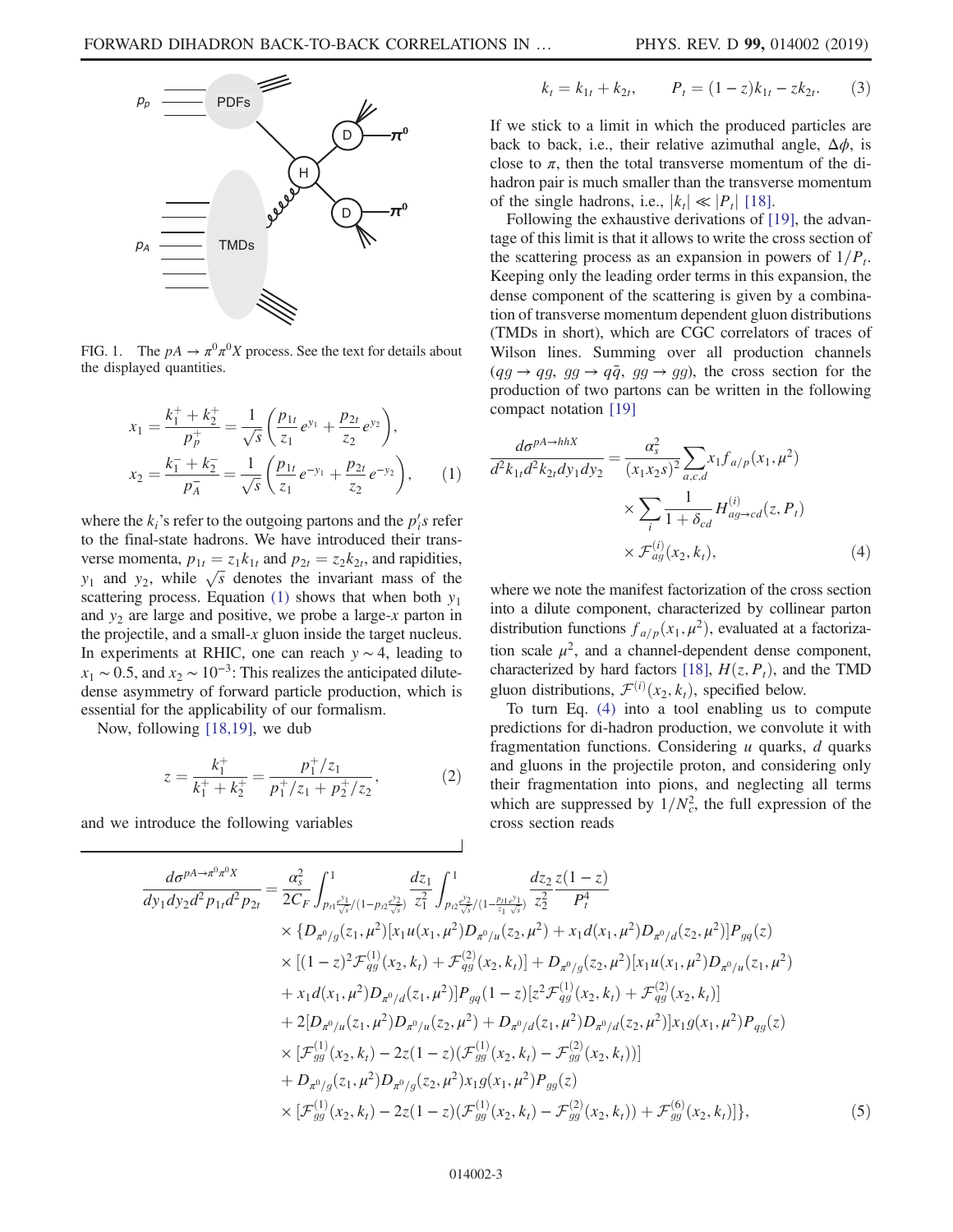where we have denoted by  $D_{\pi^0/a}(z_i, \mu^2)$  the fragmentation of a parton a into a neutral pion at the factorization scale  $\mu^2$ , and the notation used for the distributions  $\mathcal{F}_{ag}^{(i)}(x_2, k_t)$  is the same as in [19]. In Sec. IV we shall make use of Eq. (5) to same as in [\[19\].](#page-9-8) In Sec. [IV](#page-5-0) we shall make use of Eq. [\(5\)](#page-2-2) to compute azimuthal correlations of neutral pions at RHIC. Let us first describe, in the following section, the rcBK formalism developed for the small  $x_2$  evolution of the TMD distributions which appear in the cross section.

### <span id="page-3-0"></span>III. EVOLUTION OF THE TMD GLUON DISTRIBUTIONS TOWARDS SMALL x

In order to complete our formulation of the cross section, Eq. [\(5\),](#page-2-2) we discuss now the  $x_2$  evolution of the TMD gluon distributions,  $\mathcal{F}_{ag}^{(i)}(x_2, k_t)$ . The starting point is the evolution of the impact parameter (b) independent fundamental tion of the impact parameter  $(b)$  independent fundamentaldipole scattering amplitude, which we denote in a standard notation  $N_F(x, r)$ . As it is customarily done in the literature, we assume that the b dependence of  $N_F$  factorizes, and that it does not mix with the evolution. The evolution equation of the dipole amplitude, known as the Balitsky-Kovchegov equation [\[26,27\],](#page-9-16) supplemented with running coupling corrections (rcBK equation), reads  $(r_i = |\mathbf{r_i}|)$ 

$$
\frac{\partial N_F(r, x)}{\partial \ln(x_0/x)} = \int d^2 r_1 K^{\rm run}(\mathbf{r}, \mathbf{r}_1, \mathbf{r}_2) [N_F(r_1, x) + N_F(r_2, x) - N_F(r, x) - N_F(r_1, x) N_F(r_2, x)], \tag{6}
$$

with  $\mathbf{r}_2 \equiv \mathbf{r} - \mathbf{r}_1$ , and where  $x_0$  is some initial value for the evolution (usually chosen to be  $x_0 = 0.01$ ). K<sup>run</sup> is the evolution kernel including running coupling corrections. Different prescriptions have been proposed in the literature for  $K^{run}$ . As shown in [\[28\],](#page-9-17) Balitsky's prescription minimizes the role of higher conformal corrections:

$$
K^{\text{run}}(\mathbf{r}, \mathbf{r_1}, \mathbf{r_2}) = \frac{N_c \alpha_s(r^2)}{2\pi^2} \left[ \frac{1}{r_1^2} \left( \frac{\alpha_s(r_1^2)}{\alpha_s(r_2^2)} - 1 \right) + \frac{r^2}{r_1^2 r_2^2} + \frac{1}{r_2^2} \left( \frac{\alpha_s(r_2^2)}{\alpha_s(r_1^2)} - 1 \right) \right].
$$
 (7)

The rcBK evolution is independent of whether the target is a proton or a nucleus. That is accounted for in the initial condition. We use the so-called McLerran-Venugopalan (MV) model:

$$
N_F(r, x = x_0) = 1 - \exp\left[-\frac{r^2 Q_{s0}^2}{4} \ln\left(\frac{1}{\Lambda r} + e\right)\right], \quad (8)
$$

with  $\Lambda = 0.241$  GeV, and where  $Q_{s0}$  denotes the saturation scale at the initial value  $x_0$ . We use  $x_0 = 0.01$  and  $Q_{s0}^2 =$ scare at the find value  $x_0$ , we use  $x_0 = 0.01$  and  $y_{s0} = 0.2 \text{ GeV}^2$  for a proton target, which are known to provide a good description of single-inclusive forward hadron RHIC data [\[29\].](#page-9-18) For a target nucleus, things are more uncertain, as we are interested only in central collisions, i.e., collisions at small impact parameter. Motivated by previous studies [\[6\]](#page-9-5), we keep  $x_0 = 0.01$ , and we choose  $Q_{s0}^2 = 0.6 \text{ GeV}^2$ , i.e., a factor 3 larger than the  $Q_1^2$  with a target proton factor 3 larger than the  $Q_{s0}^2$  with a target proton.

<span id="page-3-1"></span>Now, the simplest gluon TMD distribution,  $\mathcal{F}_{qg}^{(1)}(x_2, k_t)$ , is related to the Fourier transform of the fundamental dipole amplitude,  $N_F(x_2, \mathbf{r})$ , and is given by

$$
\mathcal{F}_{qg}^{(1)}(x_2, k_t) = \frac{N_c}{\alpha_s \pi (2\pi)^3} \int d^2b \int d^2\mathbf{r} e^{-ik_t \cdot \mathbf{r}} \nabla_{\mathbf{r}}^2 N_F(x_2, \mathbf{r})
$$

$$
= \frac{N_c k_t^2 S_\perp}{2\pi^2 \alpha_s} F(x_2, k_t), \tag{9}
$$

where

$$
F(x_2, k_t) = \int \frac{d^2 \mathbf{r}}{(2\pi)^2} e^{-ik_t \cdot \mathbf{r}} [1 - N_F(x_2, \mathbf{r})], \quad (10)
$$

and with  $S_{\perp}$  denoting the transverse area of the target.

In full generality, none of the other gluon TMDs can be obtained in such a straightforward manner, directly from  $N_F$ , or its Fourier transform F. To move forward, we resort to a mean-field type approximation: we shall utilize the so-called Gaussian approximation of the CGC [\[4,30](#page-9-1)–35]. The essence of this approximation is to consider all the color charge correlations in the target to stay Gaussian throughout the evolution. This approximation, along with the large  $N_c$ -limit, ensures the factorization of CGC expectation values into single-trace expectation values, and allows to calculate  $\mathcal{F}_{gg}^{(1)}$  and  $\mathcal{F}_{gg}^{(2)}$  from F [\[18\]](#page-9-15):

$$
\mathcal{F}_{gg}^{(1)}(x_2, k_t) = \int d^2q_t \mathcal{F}_{qg}^{(1)}(x_2, q_t) F(x_2, k_t - q_t), \quad (11)
$$

$$
\mathcal{F}_{gg}^{(2)}(x_2, k_t) = -\int d^2 q_t \frac{(k_t - q_t) \cdot q_t}{q_t^2} \mathcal{F}_{qg}^{(1)}(x_2, q_t) \times F(x_2, k_t - q_t), \qquad (12)
$$

We note that the difference,

<span id="page-3-2"></span>
$$
\mathcal{F}_{gg}^{(1)}(x_2, k_t) - \mathcal{F}_{gg}^{(2)}(x_2, k_t) \n= \int d^2q_t \frac{k_t \cdot q_t}{q_t^2} \mathcal{F}_{gg}^{(1)}(x_2, q_t) F(x_2, k_t - q_t)
$$
\n(13)

$$
= \frac{k_t^2}{2} \int \frac{d^2 q_t}{q_t^2} \mathcal{F}_{qg}^{(1)}(x_2, q_t) F(x_2, k_t - q_t), \tag{14}
$$

which enters the cross section  $(5)$ , is related to the adjointdipole scattering amplitude  $N_A$  in the same way that  $\mathcal{F}_{qg}^{(1)}$ was related to the fundamental dipole scattering amplitude. Indeed, if we introduce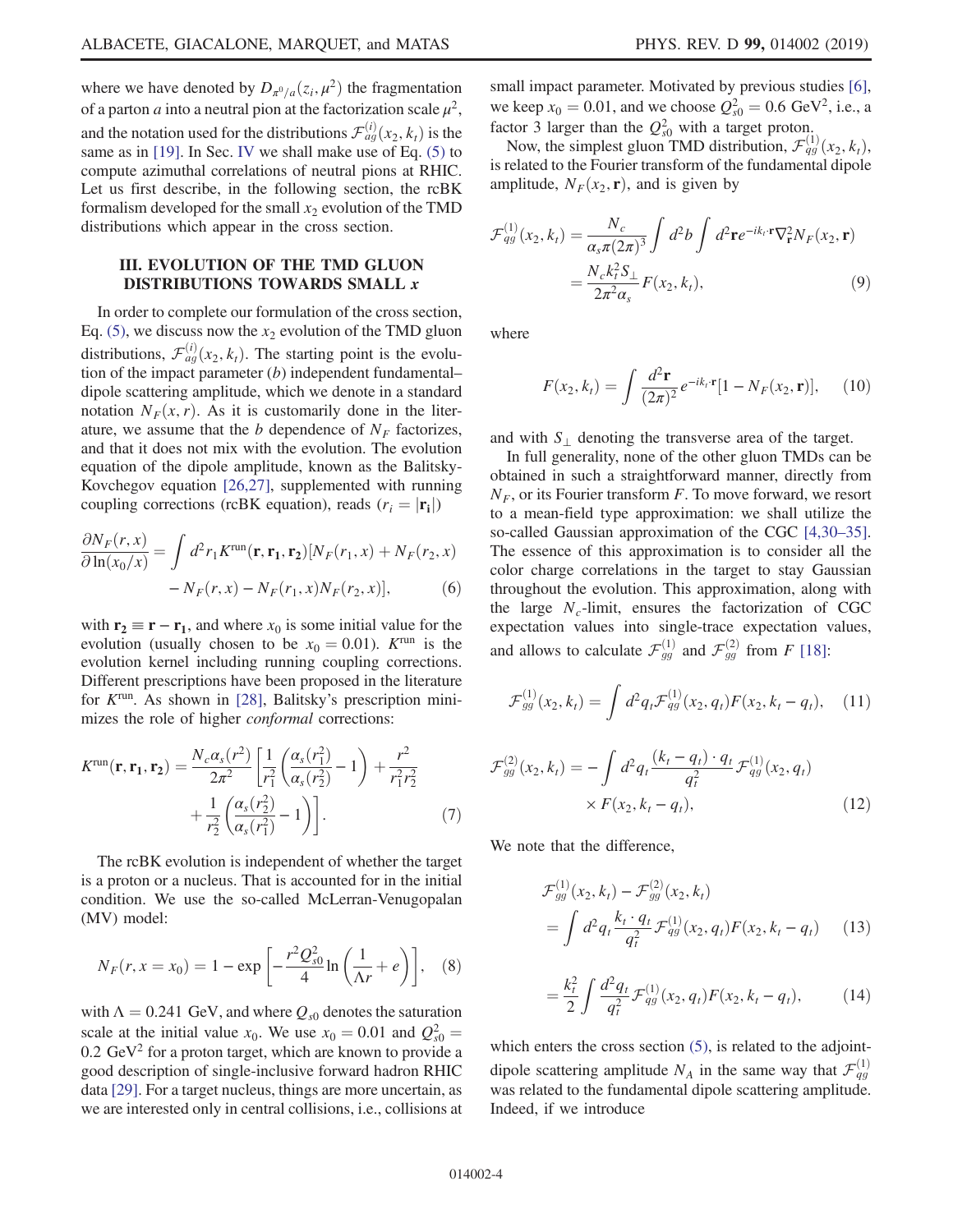<span id="page-4-0"></span>

FIG. 2. This figure presents the  $x_2$  evolution of three TMDs appearing in the cross section of Eq. [\(5\),](#page-2-2) for a target proton. In panel (a), the initial conditions at  $x_2 = 0.01$  are presented. We show  $\mathcal{F}_{gg}^{(1)}$  (solid line),  $\mathcal{F}_{gg}^{(1)} - \mathcal{F}_{gg}^{(2)}$  (dashed line), and  $\mathcal{F}_{gg}^{(6)}$  (dot-dashed line). The vertical dotted lines represent the saturation vertical dotted lines represent the saturation scale at the given value of  $x_2$ . In the figure,  $Y = \ln(0.01/x_2)$ . The plotted quantities do not include the factor  $S_{\perp}/\alpha_s$  in Eq. [\(9\)](#page-3-1), common to all the gluon TMDs.

$$
\mathcal{F}_{\text{adj}}(x_2, k_t) = \frac{C_F}{\alpha_s \pi (2\pi)^3} \int d^2b \int d^2\mathbf{r} e^{-ik_t \cdot \mathbf{r}} \nabla_{\mathbf{r}}^2 N_A(x_2, \mathbf{r})
$$

$$
= \frac{C_F k_t^2 S_\perp}{2\pi^2 \alpha_s} \tilde{F}(x_2, k_t), \tag{15}
$$

where

$$
\tilde{F}(x_2, k_t) = \int \frac{d^2 \mathbf{r}}{(2\pi)^2} e^{-ik_t \cdot \mathbf{r}} [1 - N_A(x_2, \mathbf{r})], \quad (16)
$$

then one has  $\mathcal{F}_{gg}^{(1)} - \mathcal{F}_{gg}^{(2)} = \mathcal{F}_{\text{adj}}$ . This identify is true in full generality beyond the Gaussian and large-N, approxfull generality, beyond the Gaussian and large- $N_c$  approximations (for which  $1 - N_A = [1 - N_F]$ <br>first noticed in [20]  $]^{2}$ ) used here, as was first noticed in [\[20\]](#page-9-19).

Finally, the two remaining gluon TMDs need to be computed from the Weizsäcker-Williams (WW) gluon dis-tribution [\[18\],](#page-9-15) which we denote  $\mathcal{F}_{WW}$ , and which should be obtained from the quadrupole operator  $\langle \text{Tr}[A(\mathbf{x})A(\mathbf{y})] \rangle_{\mathbf{x}_2}$ <br>where  $A(\mathbf{x}) = U^{\dagger}(\mathbf{x}) \partial_t U(\mathbf{x})$  with *U* denoting a Wilson line where  $A(\mathbf{x}) = U^{\dagger}(\mathbf{x})\partial_{\mathbf{x}}U(\mathbf{x})$  with U denoting a Wilson line. Again, this quantity is in general not related to the solution of the BK equation,  $F(x_2, k_t)$ , but using the Gaussian approximation one can write (in the large  $N_c$  limit)<sup>2</sup>:

$$
\mathcal{F}_{WW}(x_2, k_t) = \frac{C_F}{2\alpha_s \pi^4} \int d^2b \int \frac{d^2\mathbf{r}}{r^2} \times e^{-ik_t \cdot \mathbf{r}} \{1 - [1 - N_F(x_2, \mathbf{r})]^2\}.
$$
 (17)

which allows to calculate the remaining two gluon TMDs needed in the cross section as follows [\[18\]:](#page-9-15)

$$
\mathcal{F}_{qg}^{(2)}(x_2, k_t) = \int d^2q_t \mathcal{F}_{WW}(x_2, q_t) F(x_2, k_t - q_t), \qquad (18)
$$

$$
\mathcal{F}_{gg}^{(6)}(x_2, k_t) = \int d^2 q_t d^2 q'_t \mathcal{F}_{WW}(x_2, q_t) F(x_2, q'_t) \times F(x_2, k_t - q_t - q'_t). \tag{19}
$$

We have now expressed all the needed gluon TMDs in terms of  $F(x_2, k_t)$ , the solution of the BK equation.

We show in Fig. [2](#page-4-0) some of those gluon distributions for a target proton, as function of  $k_t$ , and for two values of  $x_2$ . We do not show  $\mathcal{F}_{gg}^{(2)}$  explicitly, but rather the difference  $\mathcal{F}_{gg}^{(1)} - \mathcal{F}_{gg}^{(2)}$ , which effectively plays a role in Eq. [\(5\).](#page-2-2) The TMD distributions present three specific features, fully characterizing the dense component of our scattering. Starting from the region where  $k_t \gg 1$  GeV, we note that all the curves approach the same asymptotic behavior, i.e., an inverse power law, precisely equal to  $k_1^{-2}$  at  $x_2 = x_0$ <br>[panel (a)] with a smaller absolute slope after x<sub>0</sub> evolution [panel (a)], with a smaller absolute slope after  $x_2$  evolution [panel (b)]. As  $k_t$  becomes of order 1 GeV, the TMD distributions start to separate, and quickly change their slope at a specific  $k_t$ , which corresponds approximately to the location of the maximum of  $F_{gg}^{(1)} - F_{gg}^{(2)}$ . This is the value of the saturation scale,  $Q_s$ , which we indicate in both panels with a vertical dotted line.<sup>3</sup> Note that the small- $x_2$  evolution

<sup>&</sup>lt;sup>2</sup>Strictly speaking, the  $1/r^2$  factor—which we shall keep in our numerical computation—should be replaced by a more complicated function of  $N_F$ , equal to  $1/r^2$  only in the MV model at  $x_2 = x_0.$ 

<sup>&</sup>lt;sup>3</sup>More specifically, the maximum of  $\mathcal{F}_{\text{adj}}$  corresponds to the *adjoint* saturation scale, which is 1.5 times bigger than  $Q_s$ , the fundamental saturation scale which corresponds to the maximum of  $F_{qg}^{(1)}$ . This explains why the vertical line in Fig. [2\(a\)](#page-4-0) does not correspond to  $Q_{s0} = \sqrt{0.2} \text{ GeV}.$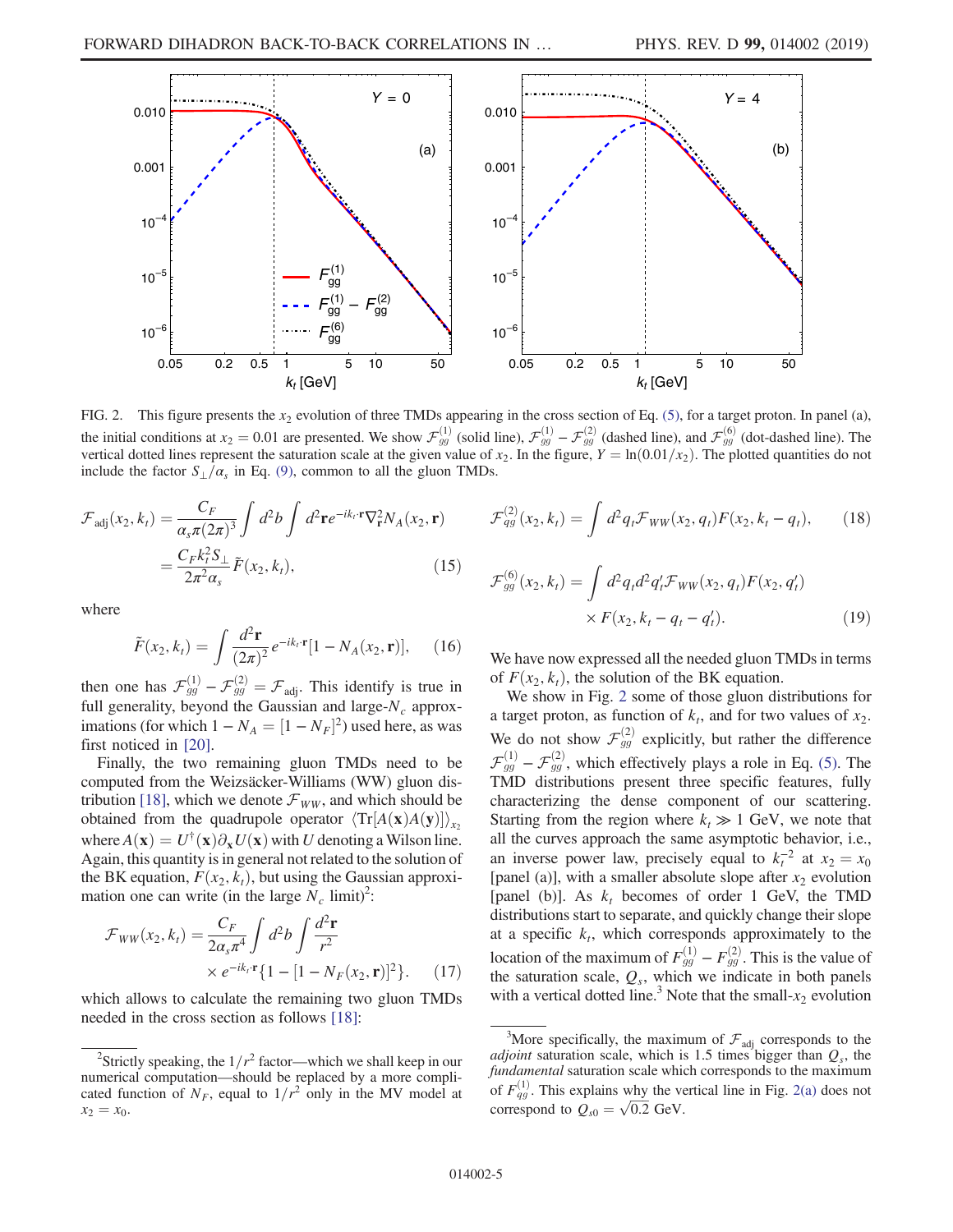has the effect of shifting the saturation scale to larger values. Eventually, below the value of  $Q<sub>s</sub>$  the distributions become flat, and saturation is manifest. The difference  $\mathcal{F}_{gg}^{(1)} - \mathcal{F}_{gg}^{(2)}$ goes to zero at  $k_t = 0$ , consistently with Eq. [\(14\).](#page-3-2)

### <span id="page-5-0"></span>IV. THE AWAY-SIDE PEAK FROM rcBK EVOLUTION: RESULTS AND PREDICTIONS

We can eventually employ the theoretical formalism introduced in the previous sections to compute azimuthal correlations of two hadrons in p + p and p + A collisions at  $\sqrt{s}$  = 200 GeV. We integrate Eq. [\(5\)](#page-2-2) over the momenta and rapidities of the produced hadrons and study the and rapidities of the produced hadrons, and study the behavior of the cross section as function of relative azimuthal angle,  $\Delta \phi$ . In the notation of [\[6\]](#page-9-5), the observable we want to calculate is

<span id="page-5-1"></span>
$$
N_{\text{pair}}(\Delta \phi) = \int \frac{d\sigma^{pA \to \pi^0 \pi^0 X}}{d\Delta \phi dy_1 dy_2 dp_{t1}^2 dp_{t2}^2} dy_1 dy_2 dp_{t1}^2 dp_{t2}^2.
$$
\n(20)

The experimentally measured quantity is not directly given by Eq. [\(20\).](#page-5-1) Experimentalists normalize  $N_{\text{pair}}(\Delta \phi)$  with the total number of hadrons that trigger the correlations, i.e.,

$$
N_{\rm trig} = \int \frac{d\sigma^{pA \to \pi^0 + X}}{dy dp_t^2} dy dp_t^2, \tag{21}
$$

in which we have introduced the cross section for single hadron production [\[29\]](#page-9-18)

$$
\frac{d\sigma^{pA \to \pi^0 + X}}{dy d p_t^2} = \int_{p_t \frac{e^y}{\sqrt{s}}}^{1} \frac{dz}{z^2} \{ [x_1 u(x_1, \mu^2) D_{\pi^0 / u}(z, \mu^2) + x_1 d(x_1, \mu^2) D_{\pi^0 / d}(z, \mu^2)] F(x_2, k_t) + x_1 g(x_1, \mu^2) D_{\pi^0 / g}(x_2, \mu^2) \tilde{F}(x_2, k_t) \}, \quad (22)
$$

where  $F$  and  $\tilde{F}$  are computed from the rcBK evolution equation as explained in the previous section. The final observable is dubbed coincidence probability by the STAR Collaboration, and is given by

$$
CP(\Delta \phi) = N_{\text{pair}}(\Delta \phi) / N_{\text{trig}}.\tag{23}
$$

Before showing our results, let us list all the details about the quantities needed in the calculation of  $CP(\Delta\phi)$ :

- (i) The parton distribution functions (PDFs) describing the projectile are taken from the NLO MSTW2008 fits [\[36\]](#page-10-0);
- (ii) The fragmentation functions (FFs) used are the recent DSS14 NLO sets [\[37\];](#page-10-1)
- (iii) The strong coupling constant appearing in Eq. [\(5\)](#page-2-2) is calculated at NLO, and is given by the following expression

<span id="page-5-2"></span>

FIG. 3. The figure shows STAR data on azimuthal  $\pi^0$  correlations at forward rapidity, in  $p + p$  collisions (circles) and central  $d + Au$  collisions (triangles) at  $\sqrt{s} = 200$  GeV. To remove fake two particle correlations which are essentially due to pileup effects, an arbitrary offset is added to push the STAR measurements close to 0 at the minimum of the correlation functions. Calculations of  $CP(\Delta\phi)$  in our TMD + rcBK framework are shown as shaded bands. Light-shaded band:  $p + p$  collisions. Dark-shaded band:  $d + Au$  collisions. The meaning of the shaded bands is discussed in the text.

$$
\alpha_s(\mu^2) = \frac{4\pi}{\left(11 - \frac{2}{3}N_f\right)\ln\left(\frac{\mu^2}{\Lambda^2}\right)},\tag{24}
$$

where we take  $N_f = 4$ , and  $\Lambda = 197$  MeV. For  $\mu^2$ , we use the same scale employed in the PDFs and in the FFs (see item below);

(iv) The PDFs, the FFs, and  $\alpha_s$  are computed at the scale  $\mu^2 = p_{t_1}^2$ , i.e., at the transverse momentum of the leading hadron leading hadron.

### A. Comparison with run-8  $d + Au$  RHIC data

Saturation effects are expected to yield a larger  $CP(\Delta \phi)$ in pp collisions than in pA collisions, when  $\Delta \phi$  is in the vicinity of  $\pi$ . STAR data on  $CP(\Delta\phi)$  [\[13\]](#page-9-3) for neutral pion correlations are shown as symbols in Fig. [3](#page-5-2). Data present a visible suppression of the correlation in  $d + Au$  collisions, suggesting that saturation effects may be effectively at play. The outcome of integrating Eq. [\(5\)](#page-2-2) over the STAR kinematics in both  $p + p$  and  $d + Au$  collisions<sup>4</sup> is shown as shaded bands, in the nearby of  $\Delta \phi = \pi$ . The shaded bands represent the uncertainty in the choice of the factorization scale,  $\mu^2$ , in Eq. [\(5\).](#page-2-2) The upper limit of the

<sup>&</sup>lt;sup>4</sup>Note that Eq. [\(5\)](#page-2-2) is suitable only for proton-nucleus collisions. A slightly different combinations of the PDFs and FFs at play is used to obtain the same cross section in the deuteronnucleus case.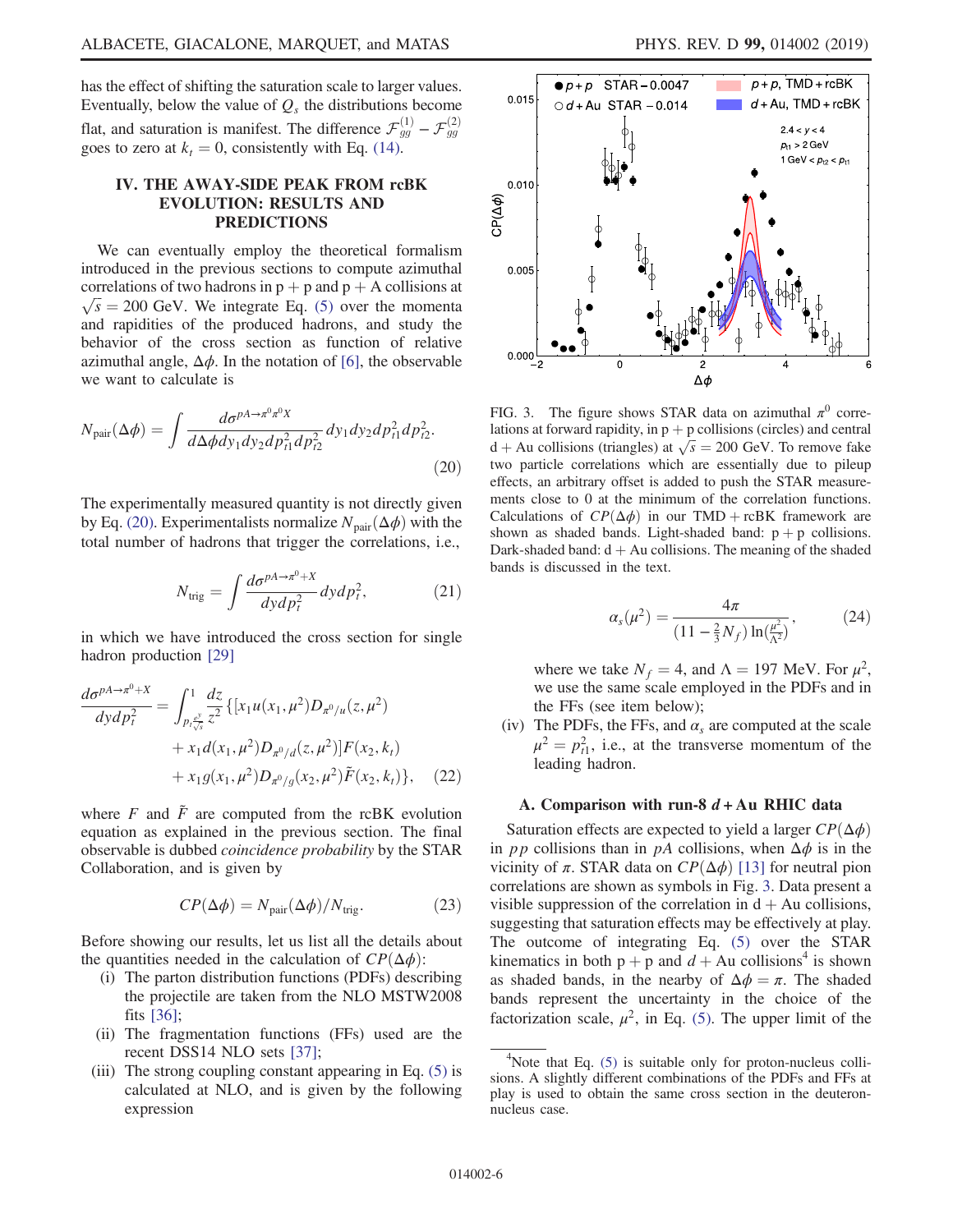<span id="page-6-1"></span>

FIG. 4. In this figure we show predictions for azimuthal correlation of forward neutral pions in  $p + p$  (dashed line) and  $p + Au$  (dotted line) collisions at  $\sqrt{s} = 200$  GeV. Different panels correspond to different  $p_t$  cuts applied to the cross section.

bands is obtained with  $\mu^2 = p_{t1}^2$ , and the shaded area is obtained by taking a scale larger by 50% <sup>5</sup> In the following obtained by taking a scale larger by  $50\%$ .<sup>5</sup> In the following, we shall therefore always employ  $\mu^2 = p_{i1}^2$ , which should<br>provide the best agreement with data provide the best agreement with data.

Figure [3](#page-5-2) shows that the suppression of the away-side peak provided by our calculation is in agreement with the data, although robust conclusions are impossible to draw due to the large uncertainties in  $d + Au$  collisions. We also notice that our calculation reasonably captures the magnitude of  $CP(\Delta \phi)$  at the away-side peak of p + p collisions. What we fail in reproducing, though, is the width of the measured correlation in  $p + p$ , which appears to be broader than our result. This has a simple explanation: in our calculation we are not supplementing the cross section with Sudakov factors; i.e., we do not take into account the radiation of soft gluons in both the initial and the final state, which would naturally provide a broadening of the correlation function. This was done in Ref. [\[38\]](#page-10-2), using GBWtype parametrization for the gluon TMDs, but it remains to be done with the rcBK gluon TMDs. An attempt of such Sudakov resummation in the case of di-jet production was made within the Kutak-Sapeta (KS) approach [\[39\]](#page-10-3) (see Sec. [V\)](#page-6-0), and the results are promising, in the sense that one observes a clear broadening around  $\Delta \phi = \pi$  when Sudakov resummation is included. We finally note that the correlation function shown in Fig. [3](#page-5-2) is somewhat less flat than the one obtained in [\[29\]](#page-9-18). By comparison, our formalism is valid in a narrower window near  $\Delta \phi = \pi$ , but it is more accurate there.

#### B. Predictions for  $p + Au$  collisions

In Fig. [4,](#page-6-1) we present predictions for the away-side peak of neutral pions in  $p + p$  and  $p + Au$  collisions at  $\sqrt{s} = 200$  GeV. This is achieved by integrating Eq. [\(5\)](#page-2-2) over the kinematic cuts used by the STAR collaboration in over the kinematic cuts used by the STAR collaboration in their new analysis. We predict that the away-side peak is suppressed in  $p + Au$  by a factor close to 2. We find this conclusion to be rather independent of the  $p_t$  window chosen for the measurement.

### <span id="page-6-0"></span>V. RAPIDITY DEPENDENCE OF THE SUPPRESSION AND COMPARISON WITH THE KUTAK-SAPETA APPROACH

A generic prediction of the CGC framework is that any effect due to gluon saturation should become less visible if we move towards more central rapidities; i.e., in our case, if

<sup>&</sup>lt;sup>5</sup>We cannot test values of  $\mu^2$  lower than  $p_{t1}^2$ , as they would lead to unreasonably small values of the factorization scale.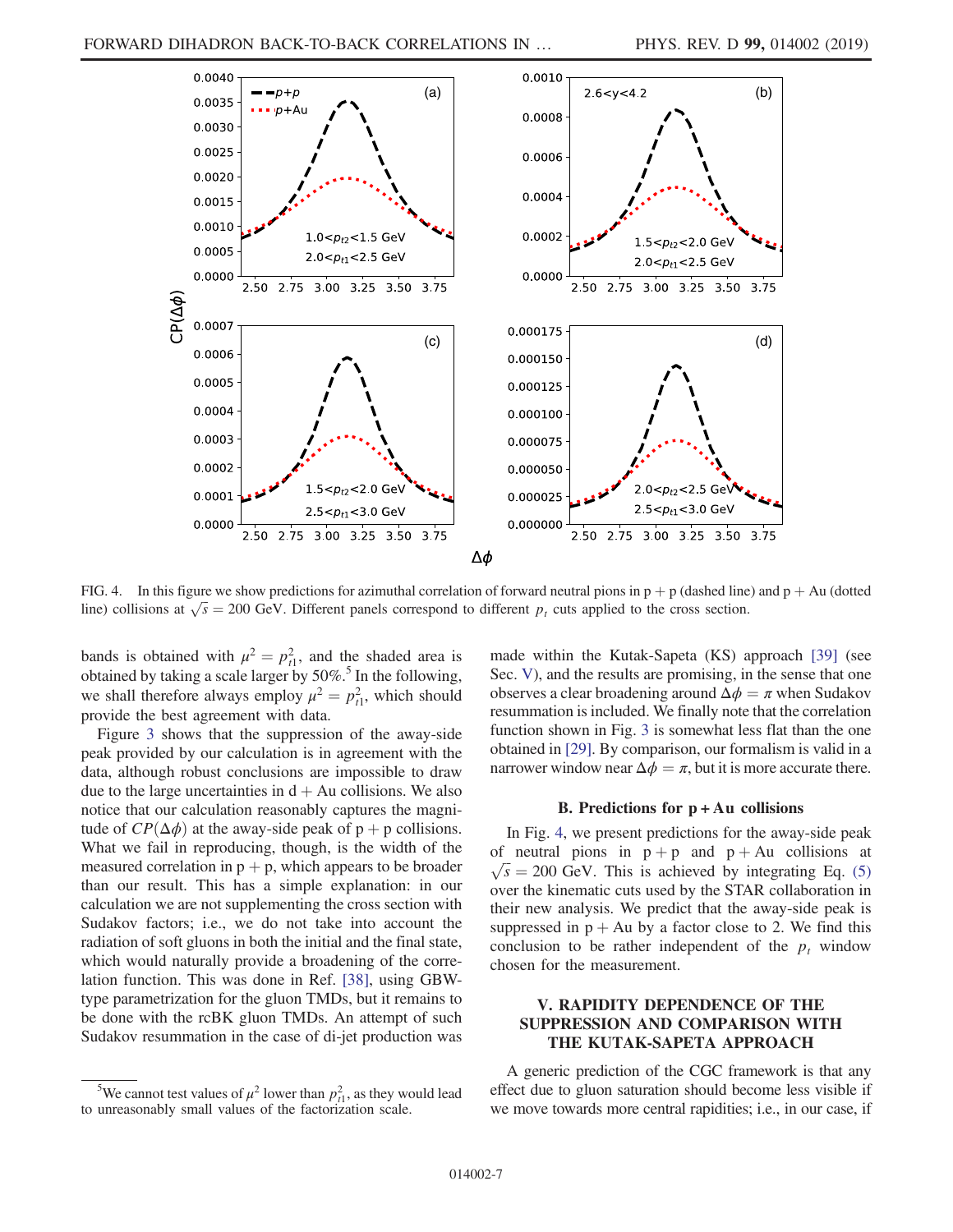we reduce the dilute-dense asymmetry by probing larger values of  $x$  in the nuclei. Consequently, the suppression of the away-side peak in  $p + A$  collisions relative to  $p + p$ should essentially fade away if we correlate particles in more central rapidity intervals. It is important to stress that the dependence on rapidity is a very specific feature of the saturation framework, which is not predicted by typical competing effects, e.g., conservation of total transverse momentum [\[40\],](#page-10-4) or other energy-momentum conservation corrections which are relevant in the proximity of  $x_1 \rightarrow 1$ [\[41,42\].](#page-10-5) Another competing description is that reported by Kang et al. [\[43\],](#page-10-6) who manage to describe the suppression of the away-side peak without resorting to a CGC description, but solely from (cold) nuclear transverse-momentum broadening effects. Such models do not predict a specific dependence on the rapidity, so that the CGC interpretation would be strongly favored if such dependence is observed in data. Let us stress that the away-side peak in different rapidity intervals could be easily measured at the STAR or at the LHCb detectors, which present wide rapidity coverages.

Let us show, then, what our formalism predicts for the rapidity dependence of the suppression of the away-side peak. For reasons which will appear clear in the following discussion, it is very instructive to perform calculations and show results using both our rcBK formalism and the alternative Kutak-Sapeta (KS) approach [\[16\],](#page-9-20) which we briefly review below.

In the KS approach, the momentum space version of the BK equation is used (written below for  $\mathcal{F}_p = \pi \mathcal{F}_{qg}^{(1)}$ , for a target proton): target proton):

<span id="page-7-0"></span>
$$
\mathcal{F}_{p}(x,k^{2}) = \mathcal{F}_{p}^{(0)}(x,k^{2}) + \frac{\alpha_{s}N_{c}}{\pi} \int_{x}^{1} \frac{dz}{z} \int_{\mu^{2}}^{\infty} \frac{dl^{2}}{l^{2}} \left\{ \frac{l^{2}\mathcal{F}_{p}(\frac{x}{z},l^{2}) - k^{2}\mathcal{F}_{p}(\frac{x}{z},k^{2})}{|l^{2} - k^{2}|} + \frac{k^{2}\mathcal{F}_{p}(\frac{x}{z},k^{2})}{|4l^{4} + k^{4}|^{\frac{1}{2}}} \right\} - \frac{2\alpha_{s}^{2}}{R^{2}} \left[ \left( \int_{k^{2}}^{\infty} \frac{dl^{2}}{l^{2}} \mathcal{F}_{p}(x,l^{2}) \right)^{2} + \mathcal{F}_{p}(x,k^{2}) \int_{k^{2}}^{\infty} \frac{dl^{2}}{l^{2}} \ln\left(\frac{l^{2}}{k^{2}}\right) \mathcal{F}_{p}(x,l^{2}) \right].
$$
\n(25)

This way of writing the BK equation is convenient as it allows to include relatively easily some higher-order corrections, and in particular running-coupling corrections [\[44\]](#page-10-7). To write down the nonlinear term of Eq.  $(25)$  (last line in the equation) for the impact-parameter-integrated gluon distribution, it is assumed that integration over impact parameter yields  $\int d^2b = \pi R^2$ , where R is the radius of the target proton. The evolution of the gluon TMD in the case target proton. The evolution of the gluon TMD in the case of a nucleus,  $\mathcal{F}_A$ , is then obtained through the following formal substitution in Eq. [\(25\)](#page-7-0),

$$
\frac{1}{R^2} \to c \frac{A}{R_A^2}, \quad \text{where } R_A^2 = R^2 A^{2/3}.
$$
 (26)

In the above equation,  $R_A$  is the nuclear radius, A is the mass number ( $A = 208$  for Pb), and c is a parameter that is supposed to vary between 0.5 and 1, to assess the uncertainty related to the nonlinear term. The density  $\mathcal{F}_A$ obtained from Eq. [\(25\)](#page-7-0) with the substitution above is the nuclear gluon density normalized to the number of nucleons in the nuclei.

The KS evolution in Eq. [\(25\)](#page-7-0) is A-dependent through the nonlinear term (it has to be so, since  $\mathcal{F}_A$  is an impact parameter integrated distribution), but the prescription for the initial condition is to choose the same in the nuclear case as in the proton case, i.e.,  $\mathcal{F}_A(x_0, k^2) = \mathcal{F}_p(x_0, k^2)$ . This is the major difference with respect to the approach presented in Sec. [III](#page-3-0), where an A-dependent initial condition and an A-independent evolution were used.

Figure [5](#page-8-0) shows an illustration of the effect due to this difference between the rcBK and the KS approaches, which are both based on the same small-x evolution. In the figure we show  $\mathcal{F}_{gg}^{(1)}$  for a target nucleus divided by the same quantity for a target proton,<sup>6</sup> for different values of rapidity Y, which is defined as  $Y = \ln(0.01/x_2)$ . On the left, the rcBK distributions predict the same amount of suppression at each value of Y in the fully saturated region,  $k_t \sim 0$ , because the small- $x$  evolution is  $A$  independent. This is not the case in panel (b), where the ratio in the KS scheme is equal to unity for  $Y = 0$  (not shown), and the difference in the evolution of the nucleus with respect to the proton is manifest already at  $k_t = 0$ . Note that the plot is drawn for  $c = 0.5$ , but we stress that the qualitative picture is essentially independent of the choice of this constant.

This difference shown in Fig. [5](#page-8-0) has a non-negligible impact on the rapidity dependence of the suppression of the away-side peak, which is the subject under study in this section. To show this, we calculate the ratio  $CP(\Delta \phi)$  in  $p + Au$  over the same quantity in  $p + p$  using both the standard rcBK approach and the KS alternative proposal, and we look at its dependence with rapidity. We keep the old STAR kinematics of Fig. [3](#page-5-2) for the  $p_t$  of the produced hadrons, and we compute  $CP(\Delta\phi)_{pA}/CP(\Delta\phi)_{pp}$ , with an obvious meaning of the notation, around  $\Delta \phi = \pi$  in different intervals of rapidity. Results are shown in Fig. [6](#page-8-1).

<sup>&</sup>lt;sup>6</sup>The factor 3 appearing in the denominator of the rcBK ratio corresponds to the initial value of the ratio  $Q_s^2[A]/Q_s^2[pp]$ , as introduced in Sec. III. introduced in Sec. [III.](#page-3-0)

The KS implementation we have in mind is not directly the one performed in [\[16\]](#page-9-20) which involves a single gluon TMD, but rather an adaptation of it to the away-side peak region, involving the several gluon TMDs needed just as in [\(5\)](#page-2-2).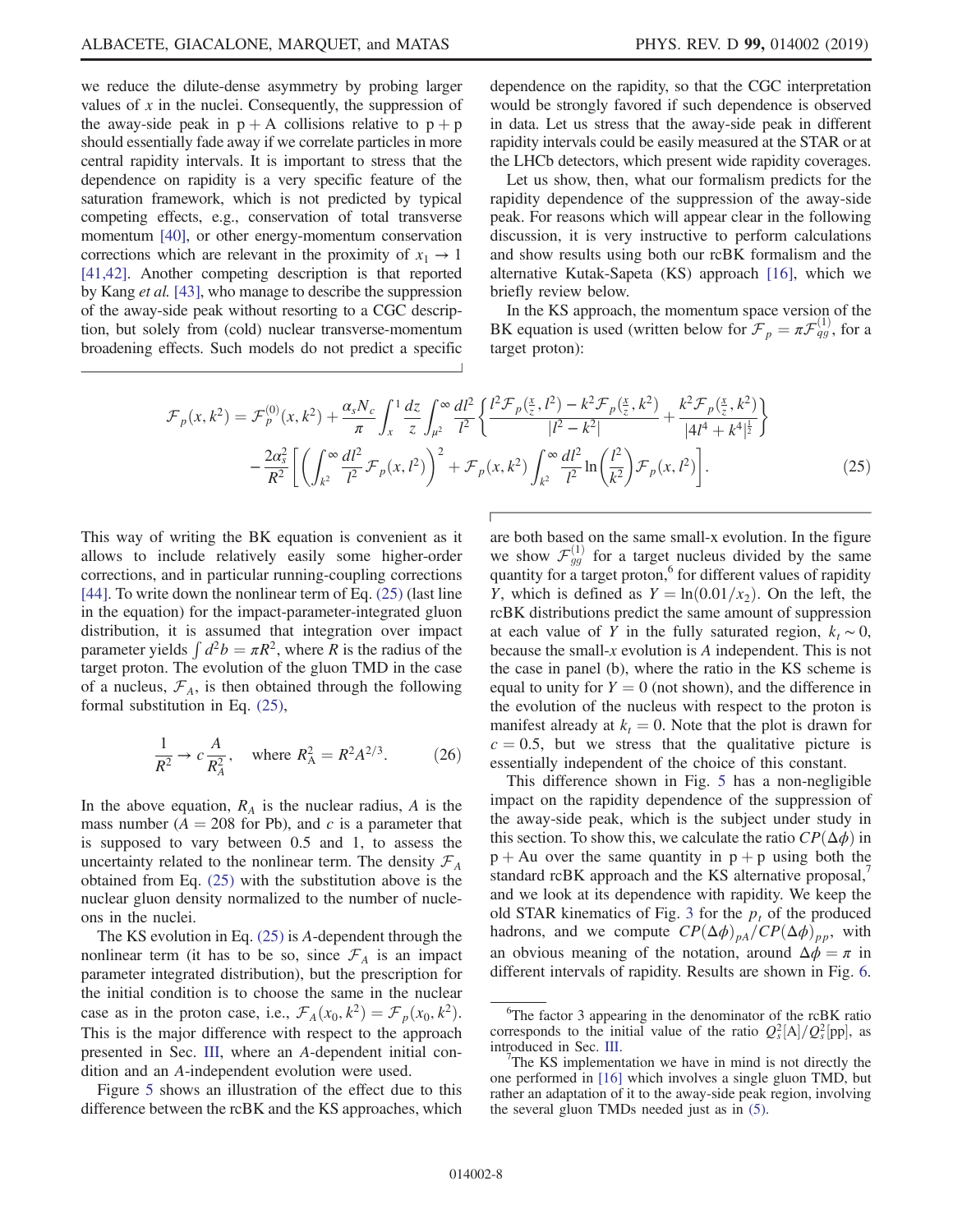<span id="page-8-0"></span>

FIG. 5. The figure shows  $\mathcal{F}_{gg}^{(1)}$  for a target nucleus divided by the same quantity for a target proton, as function of  $k_t$ . Results are shown within two different evolution schemes, namely rcBK [panel (a)] and KS approximation [panel (b)]. The ratio is taken at different values of  $x_2$ , indicated with different line styles. In the figure,  $Y = \ln(0.01/x_2)$ .

<span id="page-8-1"></span>

FIG. 6. The figure shows the ratio  $CP(\Delta\phi)_{pA}/CP(\Delta\phi)_{pp}$  around  $\Delta\phi=\pi$ . Different line styles represent different rapidity intervals. Panel (a) shows results with gluon TMDs obtained as described in Sec. [III.](#page-3-0) In panel (b) the TMDs are obtained using the KS scheme, with  $c = 0.5$ .

We find that both schemes provide a hierarchy as function of rapidity expected in the saturation framework: Larger values of the ratio around  $\Delta \phi = \pi$  correspond to more central rapidities, i.e., less suppression at the away-side peak. We stress that this is a peculiar feature of the saturation framework, and we strongly encourage measurements of this ratio in different rapidity intervals, which could provide, arguably, the strongest possible evidence in favor of the saturation picture. In addition, we expect such quantity to be almost unaffected by the uncertainties on the factorization scale (which turned out to be quite large in Fig. [3](#page-5-2)), as they are likely to cancel in the ratio.

Besides confirming the generic prediction of the CGC framework, precise measurements in  $p + Au$  collisions might as well shed light on the very validity of the approaches taken for the small- $x$  evolution of the dense targets. In Fig. [6](#page-8-1) we observe two notable differences between rcBK and KS. First, the dependence on rapidity at  $\Delta \phi = \pi$  is about twice stronger in the KS approach [panel (b)]: This results from having a small-x evolution at low  $k_t$  (Fig. [5](#page-8-0)). Second, the rcBK case presents ratios which grow towards unity much faster as we move away from the back-to-back region. Specifically, the ratio at  $\Delta \phi = 3$  is larger by 15% in the rcBK scheme. Such visible differences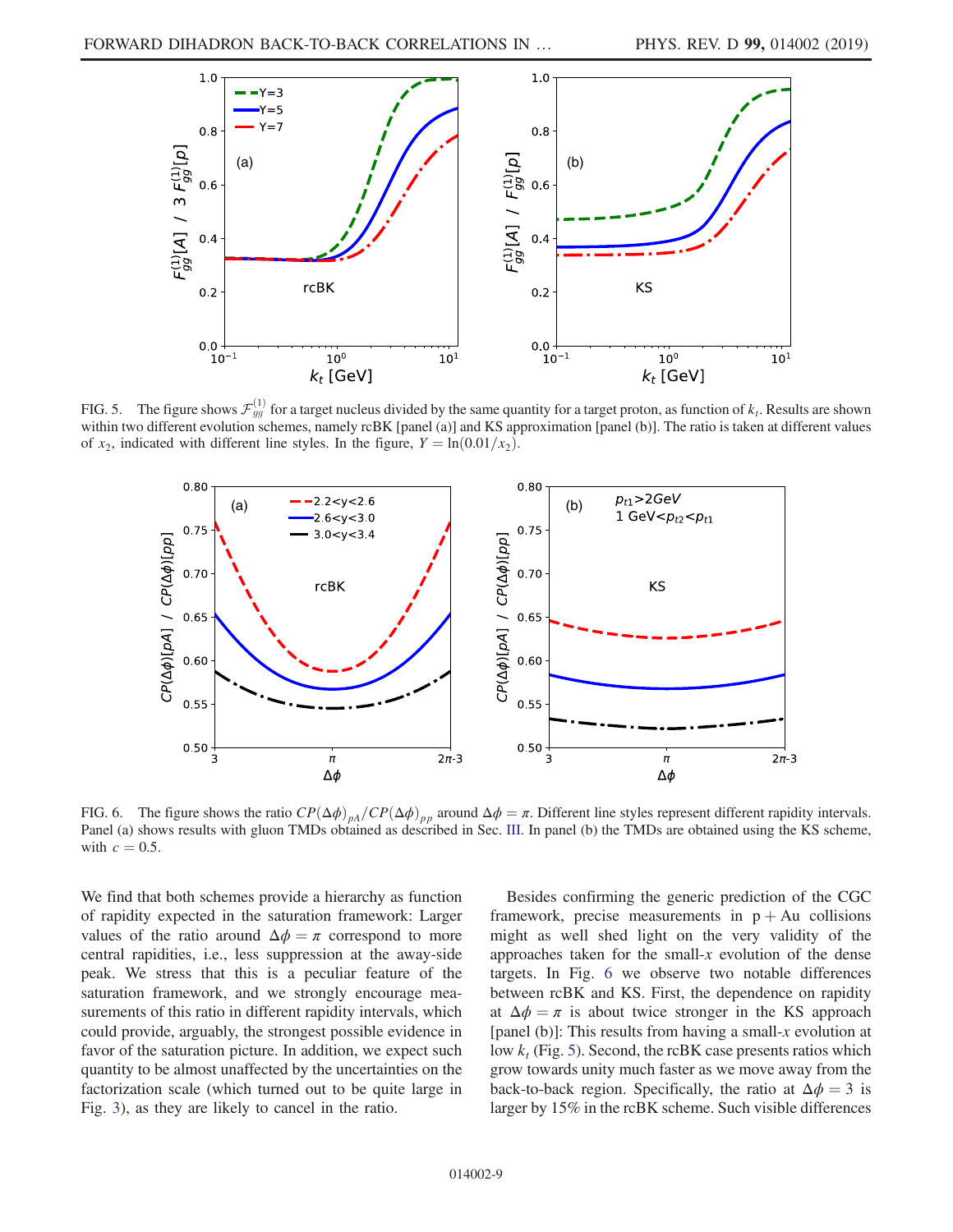are expected to be sizable in the upcoming data, and would help improve significantly our understanding of the evolution equations of OCD in the nonlinear small- $x$  regime.

### VI. CONCLUSION

<span id="page-9-12"></span>We have calculated the production of back-to-back pions in  $p + A$  and  $p + p$  collisions at RHIC energies, using the state-of-the-art CGC framework, i.e., the cross section reported in Eq. [\(5\).](#page-2-2) We have developed a novel approach for the small- $x$  evolution of the TMD gluon distributions  $\mathcal{F}_{ag}^{(i)}$ , in which they are obtained from the BK evolution with an evolution kernel that includes running coupling corrections. The evolution is identical for proton and nuclear targets, the only difference being the value of  $Q_s^2$  at the initial condition. The validity of our framework is confirmed by the good agreement observed between the available data and our results in Fig. [3.](#page-5-2)

We thus derived genuine predictions of the CGC theory. The away-side peak in upcoming  $p + Au$  data is suppressed by about a factor 2 with respect to  $p + p$  collisions (Fig. [4](#page-6-1)), and this suppression tends to disappear as we reduce the dilute-dense asymmetry of the problem (Fig. [6\)](#page-8-1). We stress, once more, that the combination of these two effects is a much stronger probe of gluon saturation than the suppression of the away-side peak alone. We have further compared the expectation of our framework to those of another state-of-the-art rcBK implementation, namely, the KS approach. Using the observable proposed in Fig. [6,](#page-8-1)  $p + Au$  data will potentially allow us to make a data-driven distinction between these two schemes of small-x evolution.

Before concluding, we stress that our calculation lacks an important ingredient: The inclusion of the soft gluon resummation, i.e., of Sudakov factors attached to the cross section which could potentially solve our problem of a too narrow correlation peak around  $\Delta \phi = \pi$  (Fig. [3](#page-5-2)). This improvement of our formalism will be presented in an upcoming publication.

## ACKNOWLEDGMENTS

The work of C. M. was supported in part by the Agence Nationale de la Recherche under Project No. ANR-16- CE31-0019-02. The work of M. M. has been supported by Grant No. 17-04505S of the Czech Science Foundation (GACR) and has been performed in the framework of COST Action CA15213 THOR. Computational resources were provided by the CESNET LM2015042 and the CERIT Scientific Cloud LM2015085, provided under the program "Projects of Large Research, Development, and Innovations Infrastructures."

- <span id="page-9-0"></span>[1] F. Gelis, E. Iancu, J. Jalilian-Marian, and R. Venugopalan, [Annu. Rev. Nucl. Part. Sci.](https://doi.org/10.1146/annurev.nucl.010909.083629) 60, 463 (2010).
- [2] F. Gelis, [Int. J. Mod. Phys. A](https://doi.org/10.1142/S0217751X13300019) 28, 1330001 (2013).
- [3] J. P. Blaizot, [Rep. Prog. Phys.](https://doi.org/10.1088/1361-6633/aa5435) **80**, 032301 (2017).
- <span id="page-9-1"></span>[4] C. Marquet, [Nucl. Phys.](https://doi.org/10.1016/j.nuclphysa.2007.09.001) A796, 41 (2007).
- <span id="page-9-4"></span>[5] K. Tuchin, [Nucl. Phys.](https://doi.org/10.1016/j.nuclphysa.2010.06.001) **A846**, 83 (2010).
- <span id="page-9-5"></span>[6] J. L. Albacete and C. Marquet, [Phys. Rev. Lett.](https://doi.org/10.1103/PhysRevLett.105.162301) 105, 162301 [\(2010\).](https://doi.org/10.1103/PhysRevLett.105.162301)
- <span id="page-9-9"></span>[7] A. Stasto, B. W. Xiao, and F. Yuan, [Phys. Lett. B](https://doi.org/10.1016/j.physletb.2012.08.044) 716, 430 [\(2012\).](https://doi.org/10.1016/j.physletb.2012.08.044)
- <span id="page-9-6"></span>[8] T. Lappi and H. Mantysaari, [Nucl. Phys.](https://doi.org/10.1016/j.nuclphysa.2013.03.017) A908, 51 (2013).
- [9] A. Ayala, M. Hentschinski, J. Jalilian-Marian, and M. E. Tejeda-Yeomans, [Phys. Lett. B](https://doi.org/10.1016/j.physletb.2016.08.035) 761, 229 (2016).
- <span id="page-9-14"></span>[10] A. van Hameren, P. Kotko, K. Kutak, C. Marquet, E. Petreska, and S. Sapeta, [J. High Energy Phys. 12 \(2016\) 034.](https://doi.org/10.1007/JHEP12(2016)034)
- [11] P. Kotko, K. Kutak, S. Sapeta, A. M. Stasto, and M. Strikman, [Eur. Phys. J. C](https://doi.org/10.1140/epjc/s10052-017-4906-6) 77, 353 (2017).
- <span id="page-9-2"></span>[12] J. L. Albacete and C. Marquet, [Prog. Part. Nucl. Phys.](https://doi.org/10.1016/j.ppnp.2014.01.004) 76, 1 [\(2014\).](https://doi.org/10.1016/j.ppnp.2014.01.004)
- <span id="page-9-3"></span>[13] E. Braidot (STAR Collaboration), [arXiv:1005.2378](http://arXiv.org/abs/1005.2378).
- [14] A. Adare et al. (PHENIX Collaboration), [Phys. Rev. Lett.](https://doi.org/10.1103/PhysRevLett.107.172301) 107[, 172301 \(2011\).](https://doi.org/10.1103/PhysRevLett.107.172301)
- [15] J. Jalilian-Marian and Y.V. Kovchegov, [Phys. Rev. D](https://doi.org/10.1103/PhysRevD.70.114017) 70, [114017 \(2004\);](https://doi.org/10.1103/PhysRevD.70.114017) 71[, 079901\(E\) \(2005\).](https://doi.org/10.1103/PhysRevD.71.079901)
- <span id="page-9-20"></span>[16] K. Kutak and S. Sapeta, Phys. Rev. D 86[, 094043 \(2012\).](https://doi.org/10.1103/PhysRevD.86.094043)
- <span id="page-9-7"></span>[17] F. Dominguez, B. W. Xiao, and F. Yuan, [Phys. Rev. Lett.](https://doi.org/10.1103/PhysRevLett.106.022301) 106[, 022301 \(2011\).](https://doi.org/10.1103/PhysRevLett.106.022301)
- <span id="page-9-15"></span>[18] F. Dominguez, C. Marquet, B. W. Xiao, and F. Yuan, [Phys.](https://doi.org/10.1103/PhysRevD.83.105005) Rev. D 83[, 105005 \(2011\)](https://doi.org/10.1103/PhysRevD.83.105005).
- <span id="page-9-8"></span>[19] C. Marquet, E. Petreska, and C. Roiesnel, [J. High Energy](https://doi.org/10.1007/JHEP10(2016)065) [Phys. 10 \(2016\) 065.](https://doi.org/10.1007/JHEP10(2016)065)
- <span id="page-9-19"></span>[20] C. Marquet, C. Roiesnel, and P. Taels, [Phys. Rev. D](https://doi.org/10.1103/PhysRevD.97.014004) 97, [014004 \(2018\).](https://doi.org/10.1103/PhysRevD.97.014004)
- [21] D. Boer, P. J. Mulders, J. Zhou, and Y. j. Zhou, [J. High](https://doi.org/10.1007/JHEP10(2017)196) [Energy Phys. 10 \(2017\) 196.](https://doi.org/10.1007/JHEP10(2017)196)
- [22] T. Altinoluk, N. Armesto, A. Kovner, M. Lublinsky, and E. Petreska, [J. High Energy Phys. 04 \(2018\) 063.](https://doi.org/10.1007/JHEP04(2018)063)
- <span id="page-9-13"></span><span id="page-9-10"></span>[23] E. Petreska, [Int. J. Mod. Phys. E](https://doi.org/10.1142/S0218301318300035) 27, 1830003 (2018).
- [24] P. Kotko, K. Kutak, C. Marquet, E. Petreska, S. Sapeta, and A. van Hameren, [J. High Energy Phys. 09 \(2015\) 106.](https://doi.org/10.1007/JHEP09(2015)106)
- <span id="page-9-11"></span>[25] J. L. Albacete, N. Armesto, J. G. Milhano, P. Quiroga-Arias, and C. A. Salgado, [Eur. Phys. J. C](https://doi.org/10.1140/epjc/s10052-011-1705-3) 71, 1705 (2011).
- <span id="page-9-16"></span>[26] I. Balitsky, [Nucl. Phys.](https://doi.org/10.1016/0550-3213(95)00638-9) **B463**, 99 (1996).
- <span id="page-9-17"></span>[27] Y.V. Kovchegov, Phys. Rev. D 60[, 034008 \(1999\).](https://doi.org/10.1103/PhysRevD.60.034008)
- [28] J.L. Albacete and Y.V. Kovchegov, [Phys. Rev. D](https://doi.org/10.1103/PhysRevD.75.125021) 75, [125021 \(2007\).](https://doi.org/10.1103/PhysRevD.75.125021)
- <span id="page-9-18"></span>[29] J.L. Albacete and C. Marquet, [Phys. Lett. B](https://doi.org/10.1016/j.physletb.2010.02.073) 687, 174 [\(2010\).](https://doi.org/10.1016/j.physletb.2010.02.073)
- [30] H. Fujii, F. Gelis, and R. Venugopalan, [Nucl. Phys.](https://doi.org/10.1016/j.nuclphysa.2006.09.012) A780, [146 \(2006\)](https://doi.org/10.1016/j.nuclphysa.2006.09.012).